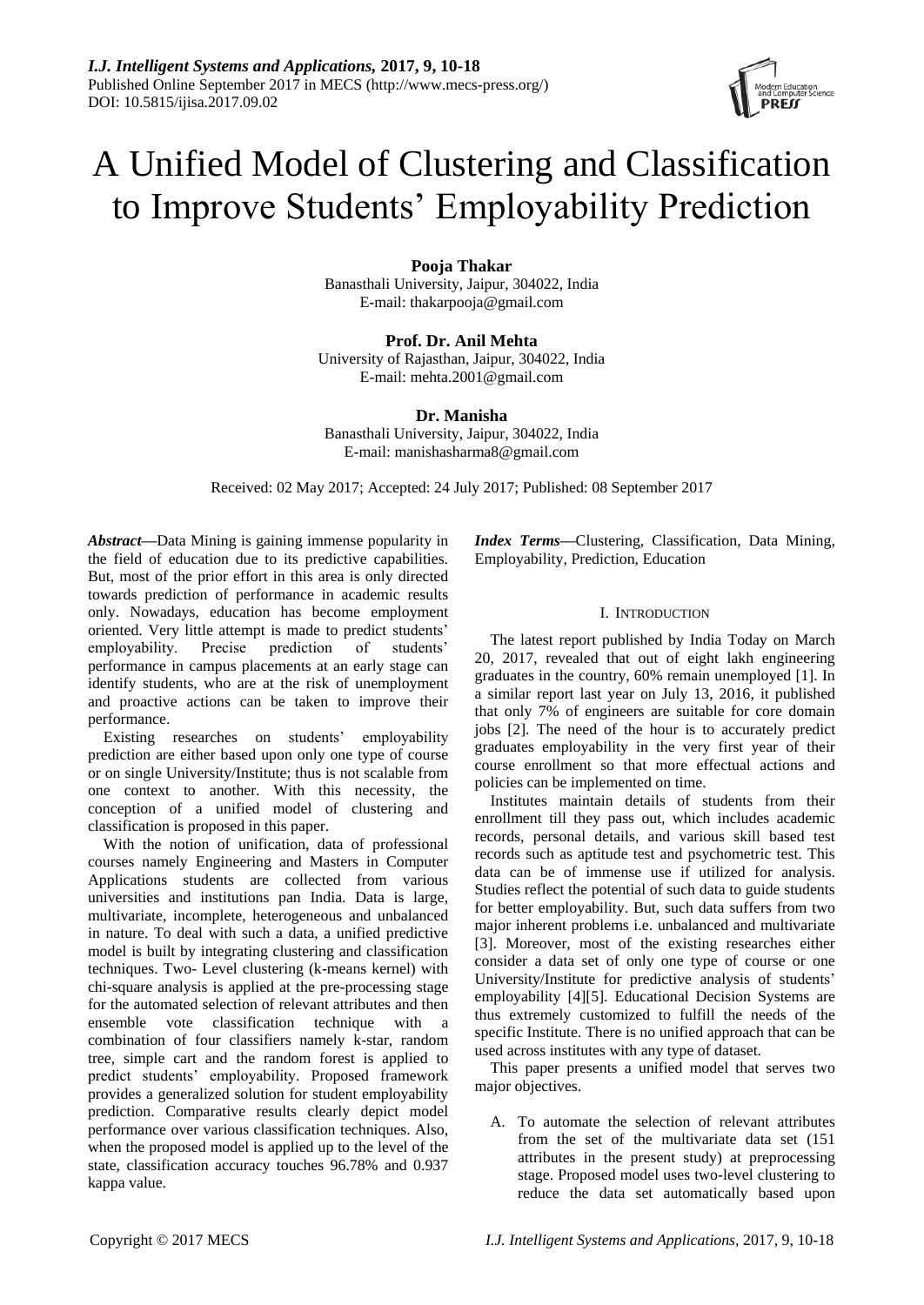classification results. Finally, finding the relevant set of attributes with chi-square analysis.

B. To construct the unified prediction model based upon most suitable classification algorithm(s). Proposed Model integrates four best classifiers with vote ensemble method to predict student's employability (i. e. placed or unplaced in oncampus placement drives).

Researchers suggest that initial multidimensional data set should be put into self-learning mode to generate homogeneous groups [6]. It is also proved that clustering applied on attributes set at pre-processing stage helps in parsimonious selection of variables and improves the performance of predictive algorithms [3]. Ensemble Model enhances the classification accuracy by integrating the prediction accuracy of base classifiers. Multiple classifier based systems increase the performance of individual classifiers [7].

Thus, proposed model not only outperforms the prediction performance of various classifiers but also help in finding the relevant number of attributes automatically.

Rest of the paper describes the proposed model and its results in details. Section II provides a detailed review of existing literature in the domain of students' employability prediction. Section III describes the experimental setting of tools and techniques used. Section IV presents the proposed model in detail. Section V describes comparative results. Section VI concludes and section VII showcase the future scope of the study.

# II. RELATED WORK

Data Mining is widely applied in the field of education especially in online learning systems [8] evaluating teachers' performance [9]. But, the majority of researchers in the field of educational data mining is focused on predicting core academic performance of students' based on their past academic results [10-15].

Many other types of research have been carried out to find the students' employability factors. Communication skills, critical thinking, and problem-solving skills are considered as important employability factors [16]. Researches reflect the importance of secondary attributes for better prediction accuracy [17]. Primary importance is given to soft skills by employers as illustrated by Mark, David, Hamilton and Riley [18]. Across industries, graduates lack in interpersonal skills, communication skills, creative and critical thinking, problem-solving, analytical skills and team work as described by Noor Aieda, Abu Bakar, Aida Mustapha and Kamariah Md. Nasir [19]. Industry demands skilled workforce to handle the projects as compared to only academic achievement as depicted by Jamaludin, Nor Azliana, and Shamsul Sahibuddin [20].

In recent times, little work is done in the direction of students' employability prediction. Tripti Mishra, Kumar and Gupta collected the details of MCA students (1400 instances) and predicted students' employability with

71.3 % maximum accuracy while excluding parameters like reasoning, aptitude and communication skills [4]. To predict the employability of IT students, Piad, Dumlao, Ballera and Ambat collected data based on five-year profiles of 515 students, which were randomly picked at the placement office tracer study [21]. Bangsuk, and Tsai, designed a model for employability prediction in a single University of Thailand, Maejo University and emphasized on the need of large, multidimensional data set with automated pre processing [5]. In 2015, Rashid indicated the direction of future work and emphasized upon increasing the size and type of educational data set with alternate feature selection techniques that could enhance the performance of classification techniques [22].

In this paper proposed model work with a unified, large and multivariate data set of the education system. Automated preprocessing for feature selection is performed with ensemble classification to enhance the performance of predictive techniques.

### III. EXPERIMENTAL SETTING

RapidMiner Studio Educational Version 7.4.000 is used to implement machine learning algorithms. This version also includes and implements algorithms designed for Weka Mining Tool.

# *A. Data Collection*

Data is collected from diverse universities and institutes pan India, offering Engineering (Bachelor in Engineering – B.E. or Bachelor in Technology -B.Tech.) four-year degree course or MCA (Master in Computer Applications) three-year degree course. To ensure the authenticity of data, TPO (Training and Placement Officers) of these Institutes were contacted. It is generally observed that students provide genuine information to their TPOs rather than filling their details in an online questionnaire. Some TPOs provided their institutes' past records in the specified worksheet. Mostly, provided data in the same format they keep at Institute. Data collected is then compiled in one worksheet with 9459 instances and 160 attributes.

## *B. Data Selection and Transformation*

Data is purposely collected for professional courses, as most of these students opt for placements at the end of their course; thus to ensure seriousness during campus placements. The raw dataset comprises of around 9459 instances with 160 attributes. Preliminary data cleaning is done by removing non pertinent parameters such as student name, institute name, batch, and phone number. Derived variables were obtained like age obtained from the date of birth. Most of the attributes were categorized, like occupation, qualification, marks. Instances with incomplete basic information were removed. Final data set used for the study is composed of 7143 instances of 151 attributes. Table 1 provides the categories in which attributes belong. Table 2 displays the partial view of attributes.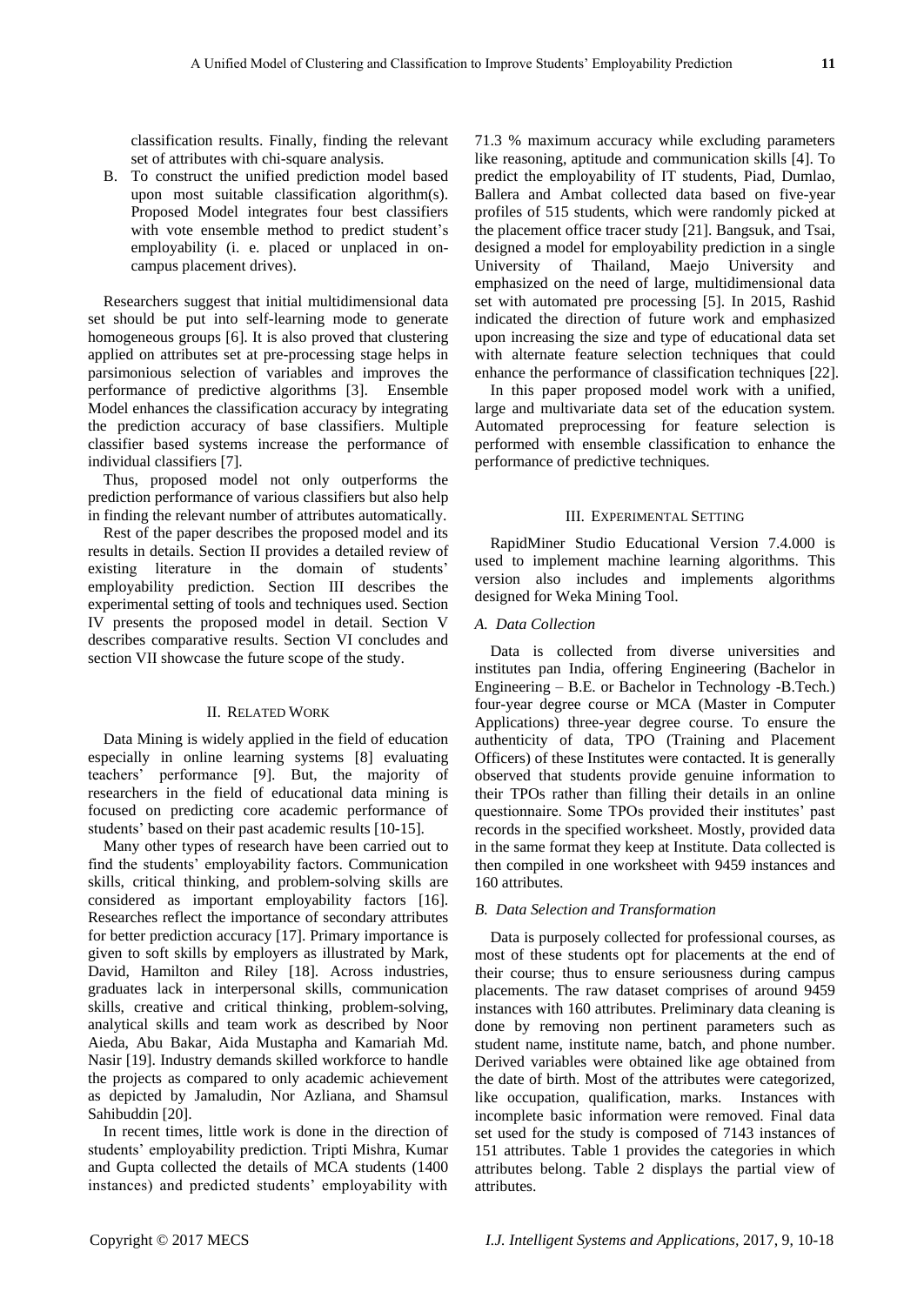**S.No. Category**

| <b>Categories of Attributes</b> |                                    |    |                                 |  |  |
|---------------------------------|------------------------------------|----|---------------------------------|--|--|
| 1                               | <b>Personal Details</b>            | 8  | Leadership Skills               |  |  |
| $\overline{c}$                  | Demographic                        | 9  | Core Technical<br><b>Skills</b> |  |  |
| 3                               | Academic Records                   | 10 | Finance Aptitude                |  |  |
| 4                               | <b>Family Details</b>              | 11 | English Aptitude                |  |  |
| 5                               | <b>Social Parameters</b>           | 12 | Quantitative<br>Aptitude        |  |  |
| 6                               | Marketing<br>Aptitude              | 13 | Logical Aptitude                |  |  |
|                                 | Cognitive Aptitude                 | 14 | Mathematical<br>Aptitude        |  |  |
| 15                              | Personality /Psychometric Aptitude |    |                                 |  |  |

Table 1. Categories of Attributes

|  |  |  | Table 2. Sample Attributes |
|--|--|--|----------------------------|
|--|--|--|----------------------------|

|                         | S.No. Category                          | <b>Attributes Sample</b>           |                                   |                                       |                             |                                    |                       |
|-------------------------|-----------------------------------------|------------------------------------|-----------------------------------|---------------------------------------|-----------------------------|------------------------------------|-----------------------|
| $\mathbf{1}$            | Personal<br><b>Details</b>              | Gender                             | Age                               |                                       |                             |                                    |                       |
| $\overline{c}$          | <b>Demographic</b>                      | State                              | Graduation<br>Univ                | School<br>State 10                    | School<br>State 12          | Graduation<br>State                |                       |
| $\overline{\mathbf{3}}$ | Academic<br>Records                     | 10 <sub>th</sub>                   | 12th                              | Ug/Pg<br>sem1                         | Ug/Pg<br>sem <sub>2</sub>   | Graduation<br>Per                  | Stream12              |
| 4                       | Family<br><b>Details</b>                | Mother<br>Occupation Occupation    | Father                            | Mother<br>Qualificatio                | Father<br>Qualificatio<br>n | Type of<br>Family                  | Number of<br>Siblings |
| 5                       | Social<br>Parameters                    | Type of<br>School 10               | Type of<br>School 12              | Regular or<br>Distant                 |                             |                                    |                       |
| 6                       | <b>Marketing</b><br>Aptitude            | <b>Sales</b><br>Result<br>Oriented | Sales<br>Multitask                | Sales<br>Inquisitive                  | <b>Sales</b><br>Flexible    | <b>Sales</b><br>Charismatic People | <b>Sales</b>          |
| 7                       | Cognitive<br>Aptitude                   | Cognitive<br>Skills<br>Articulate  | Cognitive<br>Skills<br>Proficient | Cognitive<br><b>Skills</b><br>Logical |                             |                                    |                       |
| 8                       | Leadership<br><b>Skills</b>             | <b>HrScore</b>                     | HrPer                             |                                       |                             |                                    |                       |
| 9                       | Core<br>Technical<br>Skills             | Automata<br>Score                  | Automata<br>Per                   | Computer<br>Prog Score                | CS Score                    | Excel<br>Score                     | Computer<br>Prog Per  |
| 10                      | Finance<br>Aptitude                     | Fascore                            | faper                             |                                       |                             |                                    |                       |
| 11                      | English<br>Aptitude                     | EnglishSco<br>re                   | EnglishPer                        | Vocabulary                            | Grammar                     | Comprehen<br>sion                  | Communica<br>tion     |
| 12                      | <b>Ouantitative</b><br>Aptitude         | QuantScore QAper                   |                                   |                                       |                             |                                    |                       |
| 13                      | Logical<br>Aptitude                     | LogicalSco LAper<br>re             |                                   | <b>InductiveR</b><br>easoning         | easoning                    | DeductiveR AbductiveR<br>easoning  |                       |
| 14                      | <b>Mathematical</b><br>Aptitude         | Basic<br>Mathematic<br>Ś           | Engineerin<br>Mathematic          | Applied<br>Mathematic                 |                             |                                    |                       |
| 15                      | Personality<br>/Psycometric<br>Aptitude | Personality<br>Score               | Personality<br>Per                | Agreeablen<br>ess                     | Extraversio<br>n            | Nueroticis<br>m                    | Conscientio<br>usness |

*C. Clustering and Classification Algorithms used for Model*

For the purpose of clustering, the k-means kernel is used. It uses kernels to approximate the distance between objects and clusters. This algorithm is quadratic. It is necessary to sum over all elements of a cluster to calculate one distance [23].

A number of classification techniques are available, each having its own advantages and disadvantages. Attributes of data set are a mix of polynomial and numerical data types; hence algorithms which could handle such data are considered.

Major classification techniques used for the proposed model are as follows:

Simple CART: It is a binary decision tree constructed by splitting a node into two child nodes repeatedly, beginning with the root node that contains the whole learning sample. The growth of the tree is done by choosing a split among all the possible splits at each node

so that the resulting nodes are "purest" [24].

k-Star: k-Star is an instance-based classifier. It uses an entropy-based distance function. A test instance is based upon the class of those training instances, which are similar to it and as determined by similarity function [25].

Random Tree: The classifier is resistant to over fitting. It is a collection of individual decision trees, where each tree is generated from different samples and subsets of the training data [26].

Random Forest: Random Forests grow many classification trees. It does not over fit. It runs efficiently on large data bases. It can handle multiple input variables without variable deletion [27].

Aforesaid classifiers, when implemented with proposed model performed better than other classifiers as shown in Table 3 and were thus used for final implementation.

| S.No.          | <b>Classifier</b>    | Accuracy %<br>(Model) |
|----------------|----------------------|-----------------------|
| 1              | Simple Cart          | 81.11                 |
| $\overline{2}$ | kNN                  | 80.04                 |
| 3              | <b>VFI</b>           | 66.57                 |
| 4              | VotedPeceptron       | 56.33                 |
| 5              | <b>REP</b> Tree      | 75.43                 |
| 6              | LMT                  | 80.57                 |
| 7              | J48 Graft            | 74.19                 |
| 8              | J48                  | 73.86                 |
| 9              | <b>ADT</b> Tree      | 68.24                 |
| 10             | <b>Random Forest</b> | 85.96                 |
| 11             | <b>Random Tree</b>   | 82.9                  |
| 12             | IB1                  | 75.41                 |
| 13             | Kstar                | 82.11                 |
| 14             | Ibk                  | 75.43                 |
| 15             | <b>DTNB</b>          | 77.09                 |

Table 3. Classification Accuracy of Classifiers with Proposed Model

### *D. Performance Measures*

10-fold cross-validation is chosen as an estimation approach to obtain a reasonable idea of model performance since there is no separate test data set. This technique divide training set into 10 equal parts, 9 is applied as a training set for making machine algorithm learn and 1 part is used as test set. This approach is enforced 10 times on the same dataset, where every training set act as test set once. The performance of the model is measured by classification accuracy, kappa, and F1 Score.

An algorithm x depends on the number of samples correctly classified (true positives  $+$  true negatives), thus defines the classification accuracy Ax as shown in Equation 1.

$$
Ax = \frac{t}{n*100} \tag{1}
$$

Where, t is the number of instances correctly classified, and n is the total number of instances [28]. Classification accuracy is typically not enough information to make a

Copyright © 2017 MECS *I.J. Intelligent Systems and Applications,* 2017, 9, 10-18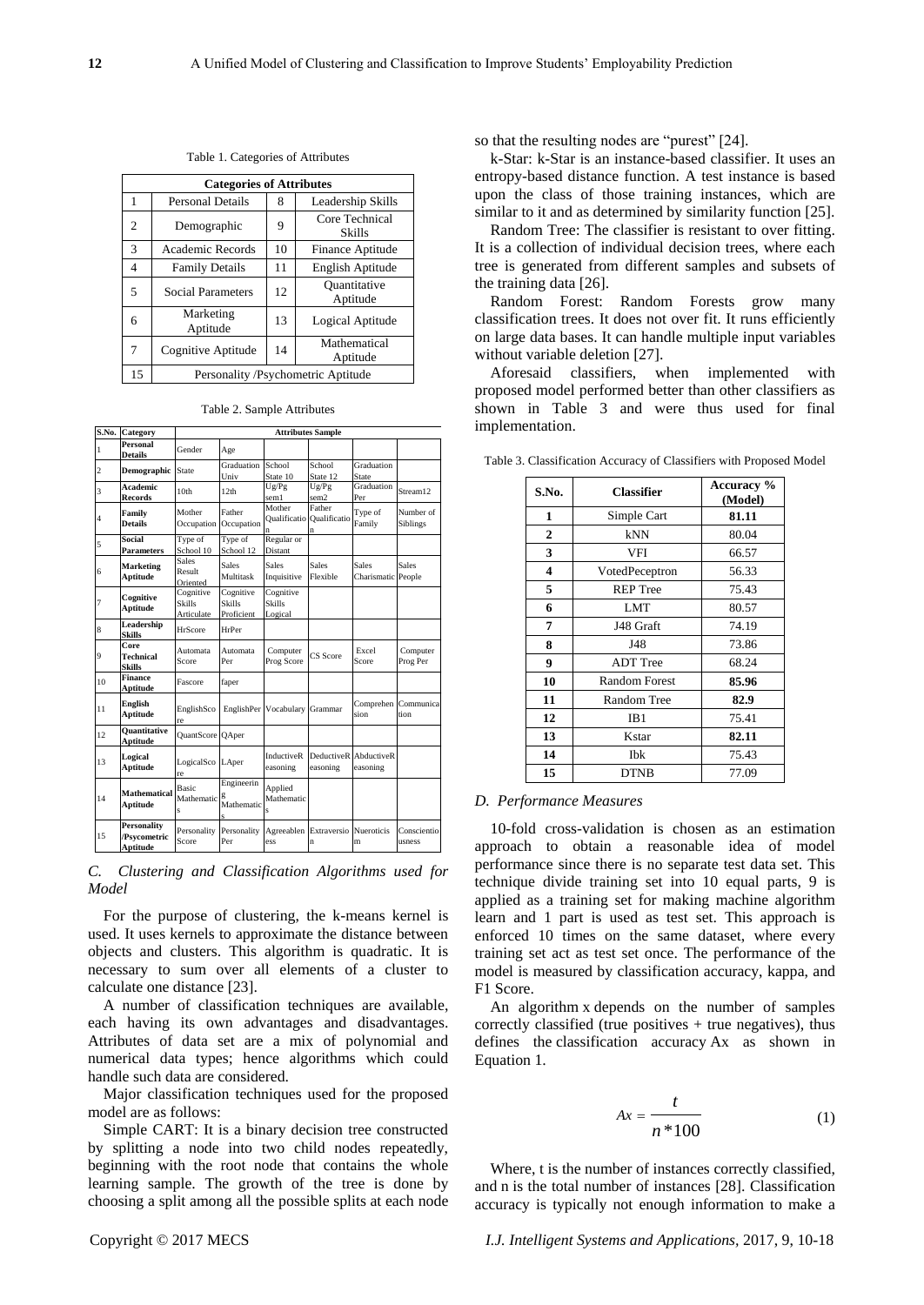decision on effectiveness of the model. Thus other parameters are also taken into consideration [29].

F1 Score is the harmonic mean of Precision and Recall. Therefore, this score takes both false positives and false negatives into consideration [30]. The formula for F1 Score is shown in Equation 2.

$$
2 * \frac{\text{Re }call * \text{Pr }ecision}{\text{Re }call + \text{Pr }ecision}
$$
 (2)

Kappa is yet another measuring method, which can be used as a performance indicator.

Kappa Statistics is a normalized value of agreement for chance. It can be described as K as shown in Equation 3.

$$
K = \frac{P(A) - P(E)}{1 - P(E)}
$$
 (3)

where  $P(A)$  is percentage agreement and  $P(E)$  is chance agreement. If  $K = 1$  than agreement is ideal between the classifier and ground truth If  $K=0$ , it indicates there's a chance of agreement. [28]. Fuzzy approaches are also gaining popularity in many areas [31].

# IV. PROPOSED MODEL: THREE- LEVEL MODEL **CONSTRUCTION**

RapidMiner Studio Educational Version 7.4.000 is used to implement machine learning algorithms. Pictorial representation of the three-level model is depicted in Fig. 1 and the detail of each level is further depicted in Fig. 2 and Fig. 3.



Fig.1. Proposed Model

Proposed Model works at three levels. 1st Level implements the concept of automated pre-processing, where raw data is converted to refined data. Then it is taken further at 2nd Level for classification. Last 3rd Level generates rules to facilitate decision making.

# *Level I: Automated Pre-Processing with Two- Level Clustering*

An innovative approach is used for preprocessing the raw data to the transformed data set. Proposed automated pre-processing reduces dimensionality, find a relevant set of attributes and provide a refined, transformed dataset, which can further be readily used for better classification results. Fig. 2 represents pictorial representation of twolevel clustering for automated pre-processing.

As shown in Fig. 2, at level I-A, the raw data set is first

accuracy is selected and taken further to the second level. At level I-B, chosen cluster is transposed again for second level clustering. K- means (kernel) clustering is re-applied on chosen cluster. After second level clustering, two clusters are obtained by filtration. Transpose both the clusters and apply Chi-Square to select top attributes with maximum relevance from each cluster. Finally, join both sets to obtain final refined and transformed dataset with 12 attributes and 7000 instances.

classification. Simple Cart classification is then applied on both the clusters. Cluster with better classification



Fig.2. Level I of Proposed Model

This automated approach helps in fast and easy selection of relevant attributes from a large pool of attributes and also enhance the quality of dataset for classification. Thus, result in improved classification accuracy.

*Level II: Ensemble Classification by Voting* 



Fig.3. Level II of Proposed Model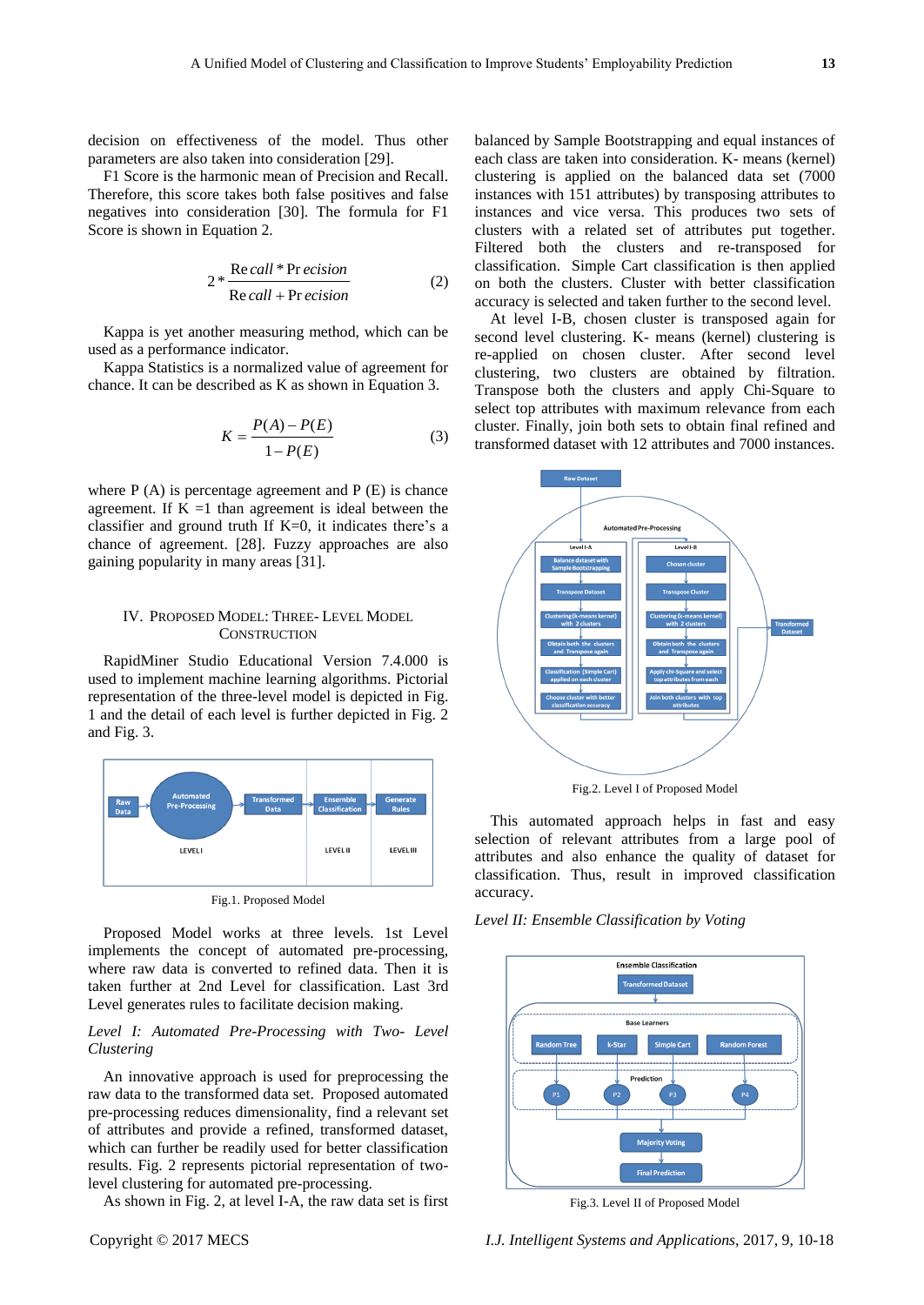At second level transformed data set derived from level I is taken further for classification. Instead of choosing one method for classification, voting ensemble method is used for improved classification accuracy. Random Tree, K-Star, Simple Cart, Random Forest are selected as base learners due to better classification accuracy than other classifiers when applied alone as shown in Table 3 earlier.

Vote method uses the vote of each learner for classification of an instance; the prediction with maximum votes is taken into consideration. It uses predictions of four base learners to make a combined prediction (using simple majority voting method). Fig. 3 depicts the working of ensemble classification in pictorial form.

# *Level III: Generate Rules*

Rules are generated by the simple method of converting trees to rules. Trees formed during the process indicated the significant role of Graduation State as shown in partial Cart Decision tree and partial Random Tree in Fig. 4 and Fig. 5 respectively.

graduationState=(Assam)|(Goa)|(Jharkhand)|(Jammu and Kashmir)|(F

- | Graduationuniv=(State)|(Private)|(1)|(Deemed)
- | | Englishper < 42.43888888888889 | | | quantscore < 517.5
- 
- | | | | Englishper < 29.625
- | | | | | quantscore < 329.5
- | | | | | | graduationState=(Gujarat)|(Madhya Pradesh)
- | | | | | | | Computerprogscore < 317.5: Placed(4.34/0.18)
- | | | | | | | Computerprogscore >= 317.5
- | | | | | | | | quantscore < 150.0: Placed(1.08/0.04)
- | | | | | | | | quantscore > = 150.0
- | | | | | | | | | Logicalscore < 325.0: Placed(1.17/1.09)
- | | | | | | | | | Logicalscore >= 325.0
- | | | | | | | | | | graduationState=(Gujarat): Placed(0.34/0.18)
- | | | | | | | | | | graduationState!=(Gujarat): Unplaced(4.0/0.0) | | | | | | graduationState!=(Gujarat)|(Madhya Pradesh)

Fig.4. Partial Cart Tree

### RandomTree

==========

graduationState = West Bengal

- $12th = A$
- | | Graduationuniv = Private
- | | | Computerprogscore < 595 : Unplaced (7/0)
- | | | Computerprogscore >= 595
- | | | | Logicalscore < 575 : Unplaced (2/0)
- | | | | Logicalscore >= 575 : Placed (1/0)
- | | Graduationuniv = State : Unplaced (0/0)
- | | Graduationuniv = Deemed : Unplaced (0/0)

Fig.5. Partial Random Tree

Thus, the aforesaid model is further applied to 3 different datasets (State-wise). All the states with more than 500 set of instances such as Maharashtra with 958 instances, Uttar Pradesh (UP) with 1192 instances and Andhra Pradesh (AP) with 576 instances were chosen and experimented upon. The results are shown in Table 4.

Table 4. State wise results with Proposed Model

| <b>State</b> | Accuracy<br>$($ %) | <b>F1 Score</b> | Kappa |
|--------------|--------------------|-----------------|-------|
| Maharashtra  | 96.78              | 96.8            | 0.936 |
| AР           | 90.6               | 90.5            | 0.812 |
| UР           | 83.82              | 83.6            | 0.676 |

All the above results are quite noteworthy to predict the employability factor of any student in a particular state. Thus, is quite reasonable to be used further for decision support system. Sample Rules generated for Maharashtra State, where example set has 858 correct rules out of 900 training examples are shown below.

## Rules Generated

- 1. if quantscore  $> 462.500$  and Englishscore  $> 352.500$ and Logicalscore  $> 380$  and Englishscore  $> 457.500$ then Placed (27 / 345)
- 2. if quantscore  $> 462.500$  and Englishscore  $> 352.500$ and Logicalscore > 380 and Englishscore  $\leq$  457.500 and Logicalscore  $> 505$  and quantscore  $> 492.500$ then Placed  $(10/40)$
- 3. if quantscore  $> 462.500$  and Englishscore  $> 352.500$ and Logicalscore  $> 380$  and Englishscore  $\leq 457.500$ and Logicalscore > 505 and quantscore  $\leq$  492.500 and Englishscore  $> 365$  then Unplaced (9/0)
- 4. if quantscore  $> 462.500$  and Englishscore  $> 352.500$ and Logicalscore > 380 and Englishscore  $\leq$  457.500 and Logicalscore > 505 and quantscore  $\leq$  492.500 and Englishscore  $\leq$  365 then Placed (0/5)
- 5. if quantscore  $> 462.500$  and Englishscore  $> 352.500$ and Logicalscore > 380 and Englishscore  $\leq$  457.500 and Logicalscore  $\leq$  505 then Unplaced (34/0)
- 6. if quantscore  $> 462.500$  and Englishscore  $> 352.500$ and Logicalscore  $\leq$  380 then Unplaced (3/0)
- 7. if quantscore  $> 462.500$  and Englishscore  $\leq 352.500$ then Unplaced  $(26/0)$
- 8. if quantscore  $\leq 462.500$  and Englishscore  $> 655$  then Placed (0 / 26)
- 9. if quantscore  $\leq 462.500$  and Englishscore  $\leq 655$  and Logicalscore  $> 652.500$  then Placed (0/4)
- 10. if quantscore  $\leq 462.500$  and Englishscore  $\leq 655$  and Logicalscore  $\leq 652.500$  and Englishscore  $> 445$  and quantscore  $> 450$  and Englishscore  $> 475$  then Placed  $(1/6)$
- 11. if quantscore  $\leq 462.500$  and Englishscore  $\leq 655$  and Logicalscore  $\leq 652.500$  and Englishscore  $> 445$  and quantscore > 450 and Englishscore  $\leq$  475 then Unplaced  $(2/0)$
- 12. if quantscore  $\leq 462.500$  and Englishscore  $\leq 655$  and Logicalscore  $\leq 652.500$  and Englishscore  $> 445$  and quantscore  $\leq$  450 and Logicalscore  $>$  430 and Logicalscore  $> 437.500$  and Logicalscore  $> 490$  and Englishscore > 550 and Englishscore > 562.500 then Unplaced  $(3/0)$ Continuum (From Continuum Continuum Continuum Continuum Continuum Continuum Continuum Continuum Continuum Continuum Continuum Continuum Continuum Continuum Continuum Continuum Continuum Continuum Continuum Continuum Conti
	- 13. if quantscore  $\leq 462.500$  and Englishscore  $\leq 655$  and Logicalscore  $\leq 652.500$  and Englishscore  $> 445$  and quantscore  $\leq$  450 and Logicalscore  $>$  430 and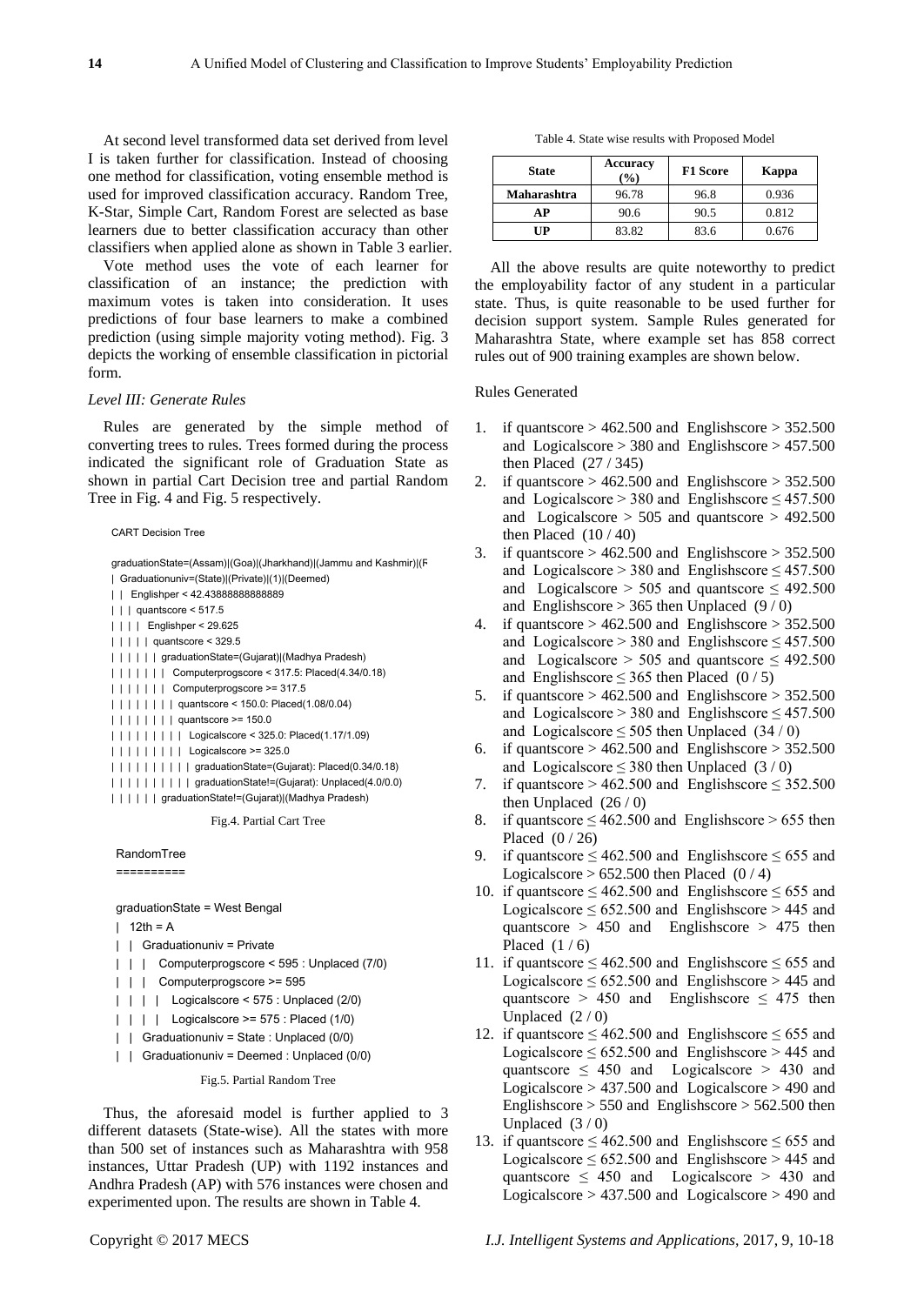Englishscore  $> 550$  and Englishscore  $\leq 562.500$  then Placed (1 / 10)

- 14. if quantscore  $\leq 462.500$  and Englishscore  $\leq 655$  and Logicalscore  $\leq 652.500$  and Englishscore  $> 445$  and quantscore  $\leq$  450 and Logicalscore  $>$  430 and Logicalscore  $> 437.500$  and Logicalscore  $> 490$  and Englishscore  $\leq$  550 and Englishscore  $>$  457.500 then Unplaced  $(21/0)$
- 15. if quantscore  $\leq 462.500$  and Englishscore  $\leq 655$  and Logicalscore  $\leq 652.500$  and Englishscore  $> 445$  and quantscore  $\leq$  450 and Logicalscore  $>$  430 and Logicalscore > 437.500 and Logicalscore > 490 and Englishscore  $\leq$  550 and Englishscore  $\leq$  457.500 then Placed  $(2/3)$
- 16. if quantscore  $\leq 462.500$  and Englishscore  $\leq 655$  and Logicalscore  $\leq 652.500$  and Englishscore  $> 445$  and quantscore  $\leq$  450 and Logicalscore  $>$  430 and Logicalscore  $> 437.500$  and Logicalscore  $\leq 490$  then Unplaced (36 / 0)
- 17. if quantscore  $\leq 462.500$  and Englishscore  $\leq 655$  and Logicalscore  $\leq 652.500$  and Englishscore  $> 445$  and quantscore  $\leq$  450 and Logicalscore  $>$  430 and Logicalscore  $\leq$  437.500 and quantscore  $>$  362.500 then Unplaced  $(4/0)$
- 18. if quantscore  $\leq 462.500$  and Englishscore  $\leq 655$  and Logicalscore  $\leq 652.500$  and Englishscore  $> 445$  and quantscore  $\leq$  450 and Logicalscore  $>$  430 and Logicalscore  $\leq$  437.500 and quantscore  $\leq$  362.500 then Placed  $(1/11)$
- 19. if quantscore  $\leq 462.500$  and Englishscore  $\leq 655$  and Logicalscore  $\leq 652.500$  and Englishscore  $> 445$  and quantscore  $\leq$  450 and Logicalscore  $\leq$  430 then Unplaced  $(59/0)$
- 20. if quantscore  $\leq 462.500$  and Englishscore  $\leq 655$  and Logicalscore  $\leq 652.500$  and Englishscore  $\leq 445$  then Unplaced  $(201/0)$

correct: 858 out of 900 training examples.

Henceforth, this three-level model first selects a relevant set of attributes automatically, secondly classify and thirdly generate rules to assist in decision making. Next Section compares the results of classifiers with proposed model.

# V. RESULTS

The performances of 10 predictive algorithms on the aforesaid dataset (7143 attributes with 151 attributes) to predict students' employability (i.e. Placed / Unplaced in On-Campus Placements) were experimented upon. Because of inherent tribulations of unbalanced, multidimensional, large data set, classifiers alone could not perform well. Proposed model is then applied and automated preprocessing is done to convert raw data set to transformed data set. Further transformed data set was applied on individual classifiers.

The results show significant improvement in terms of F1 Score as shown in Table 5. Results clearly depict model performance over classification techniques.

**Classification Only Proposed Model Simple Cart** 62.9 82.06 **kNN** 33.1 78.4 **Voted Peceptron** 45.2 61.6 **J48 Graft** 51.7 74.8 **J48**  $\vert$  51.7  $\vert$  74.5 **IB1** 32.9 76.2 **Kstar** 22.1 83.7 **Ibk** 32.8 76.3 **ADT Tree** 63.5 68.4 **VFI** 1 57.8 1 64.3

Table 5. Comparative F1 Score of Proposed Model with Classifiers **F1 Score**

Fig. 6 illustrates a comparative graph of F1 Score. Proposed Model outperforms individual classifiers.



Fig.6. Comparative Graph of F1 Score

Model performance can be proved further with the Statistical method of the t-test.

### Hypothesis defined:

Ho: There is no significant difference in F1 score of Classifiers as compared to Proposed Model HA: There is significant difference in F1 score of Classifiers as compared to Proposed Model

t-Test: Paired Two Sample for Means was conducted between the results of F1 Score of Classification only and when the same algorithms were applied with Proposed Model. Results in Table 6 reflect that the improvement is significant.

Results demonstrate that t Stat > t Critical two-tail. At 5% level of significance Ho is rejected; thus proved that there is a significant difference between mean F1 Score (45.37) of classifiers when applied alone as compared to same classifiers when applied using Proposed Model (74.026). Further, the Proposed Model is having less variability (52.07) as compared to variability in Classification Only (208.46). Hence the proposed Model excels.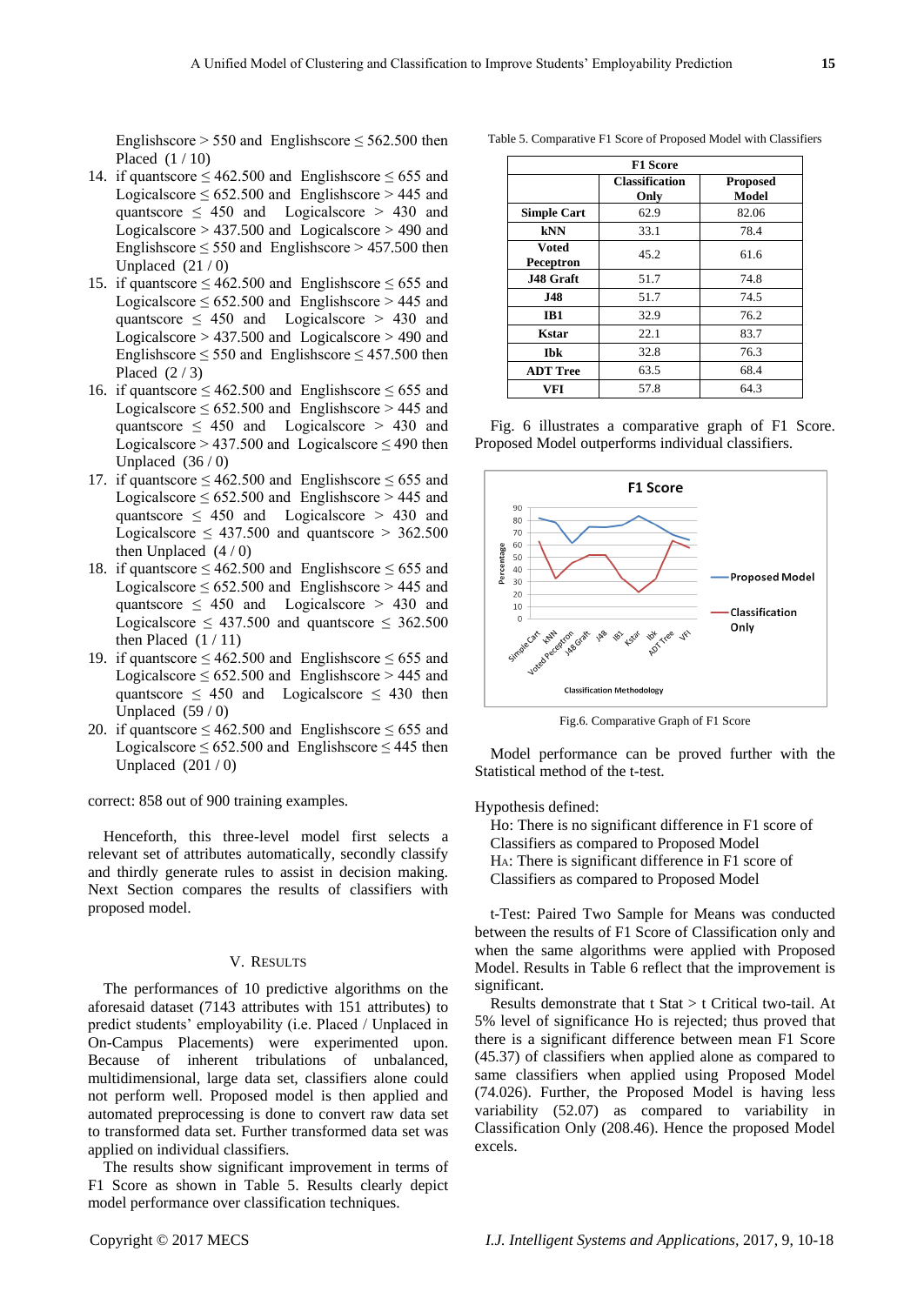### Table 6.-test Results

t-Test: Paired Two Sample for Means

|                                               | Proposed Model       | Classification<br>Only |
|-----------------------------------------------|----------------------|------------------------|
| Mean                                          | 74.026               | 45.37                  |
| Variance                                      | 52.07076             | 208.469                |
| <b>Observations</b><br>Pearson<br>Correlation | 10<br>$-0.433534894$ | 10                     |
| Hypothesized<br>Mean Difference               | $\theta$             |                        |
| df                                            | 9                    |                        |
| t Stat                                        | 4.837683844          |                        |
| $P(T \le t)$ one-tail                         | 0.000461995          |                        |
| t Critical one-tail                           | 1.833112923          |                        |
| $P(T \le t)$ two-tail                         | 0.00092399           |                        |
| t Critical two-tail                           | 2.262157158          |                        |

At Level 1, Two-Level automated pre-processing is done as proposed in the model. It reduces and refines large attribute set, balance classes and make it ready for classifiers. Thus outperforms better than individual classifier. The graph clearly showcases model performance over individual classifiers with maximum F1 Score of 83.7% and 82.06% given by kStar and Simple Cart respectively.

Now, at Level II, Best performing classifiers were further ensemble together to integrate the prediction accuracy of individual classifiers. The vote is used to ensemble top 4 classifiers namely, Simple Cart, kStar, Random Forest and Random Tree. Vote ensemble applies all four classifiers from its sub-process and assigns the predicted class with maximum votes to the example. This combines and integrates the results of all base classifiers to enhance the classification performance. Table 7 displays the result obtained after applying complete model with Level I and Level II on raw data.

Table 7. Model Performance with Complete Raw Data

| <b>Model Performance with complete Raw Data (Instances)</b><br>7143, Attributes 151) |                           |                                    |                                             |       |  |  |
|--------------------------------------------------------------------------------------|---------------------------|------------------------------------|---------------------------------------------|-------|--|--|
| <b>Accuracy</b><br>(%)                                                               | F1<br><b>Score</b><br>(%) | Weighted<br>Mean<br>Recall $(\% )$ | Weighted<br>Mean<br><b>Precision</b><br>(%) |       |  |  |
| 87.51                                                                                | 87.7                      | 0.750                              | 87.51                                       | 87.57 |  |  |

As shown in Table 7, combined result improved the performance from prior 83.7% F1 Score (maximum with kStar) to 87.7% when combined with Vote ensemble.

Moreover, when Model was applied further to the level of individual States, as described earlier in Table 4 enhances the performance of Model radically with 96.8% F1 Score in the case of Maharashtra. Table 8 displays the results obtained for Maharashtra State, which clearly

proves the efficiency of proposed model.

Table 8. Model Performance with State (Maharashtra)

| Model Performance with State (Maharashtra) Raw Data<br>(Instances 958, Attributes 151) |                             |       |                                |                                                       |  |  |
|----------------------------------------------------------------------------------------|-----------------------------|-------|--------------------------------|-------------------------------------------------------|--|--|
| Accuracy<br>(%)                                                                        | F1<br><b>Score</b><br>(9/0) | Kappa | Weighted<br>Mean<br>Recall (%) | Weighted<br>Mean<br><b>Precision</b><br>$\frac{9}{6}$ |  |  |
| 96.78                                                                                  | 96.8                        | 0.936 | 96.78                          | 96.88                                                 |  |  |

### VI. CONCLUSIONS

Results evidently provide facts that students' employability prediction can be enhanced by applying proposed model. The model provides a generalized solution to Students' Employability prediction and is scalable, thus can act as a base for developing unified decision support system in education domain.

Once the Model was applied State-wise on three different datasets, eight attributes were found common, which plays a significant role in predicting Students' Employability in terms of Placed/Unplaced in the very first year of their enrollment. They are Age, Percentage in Secondary Exam, English Score, English Percentage, Logical Score, Logical Percentage, Quantitative Score, Quantitative Percentage, Logical Score and Logical Percentage. Scores represent the individual score of the student after conducting aptitude test and percentage reflects his/her performance in batch among peer students, who all attempted the test.

Further, rules derived from the model emphasize on Scores and Percentage of aptitude test. Thus, the performance of the student in final placements can be improved by taking proactive actions in the beginning of 1st Semester. As soon as the student is enrolled in the course, Institute must conduct aptitude test taking into account English, Quantitative and Logical Ability into consideration. As per the score obtained in the test, students must be trained in further semesters in their respective weak areas (English, Quantitative or Logical). In between also these tests must be conducted to monitor students' progress. This will ensure the customized individual approach to improve every student performance in final placements.

### VII. FUTURE SCOPE

The model works effectively on large, multivariate, unbalanced and heterogeneous data set. This model can be used in aiding decision support system of education domain. Basic capability of the model is to handle complicated data set and can further be applied in different domains such as marketing and banking. Fuzzy data mining approaches can also be tested in future.

### **REFERENCES**

- [1] http://indiatoday.intoday.in/education/story/60-ofengineering-graduates-unemployed/1/908241.html
- [2] http://indiatoday.intoday.in/education/story/engineering-

Copyright © 2017 MECS *I.J. Intelligent Systems and Applications,* 2017, 9, 10-18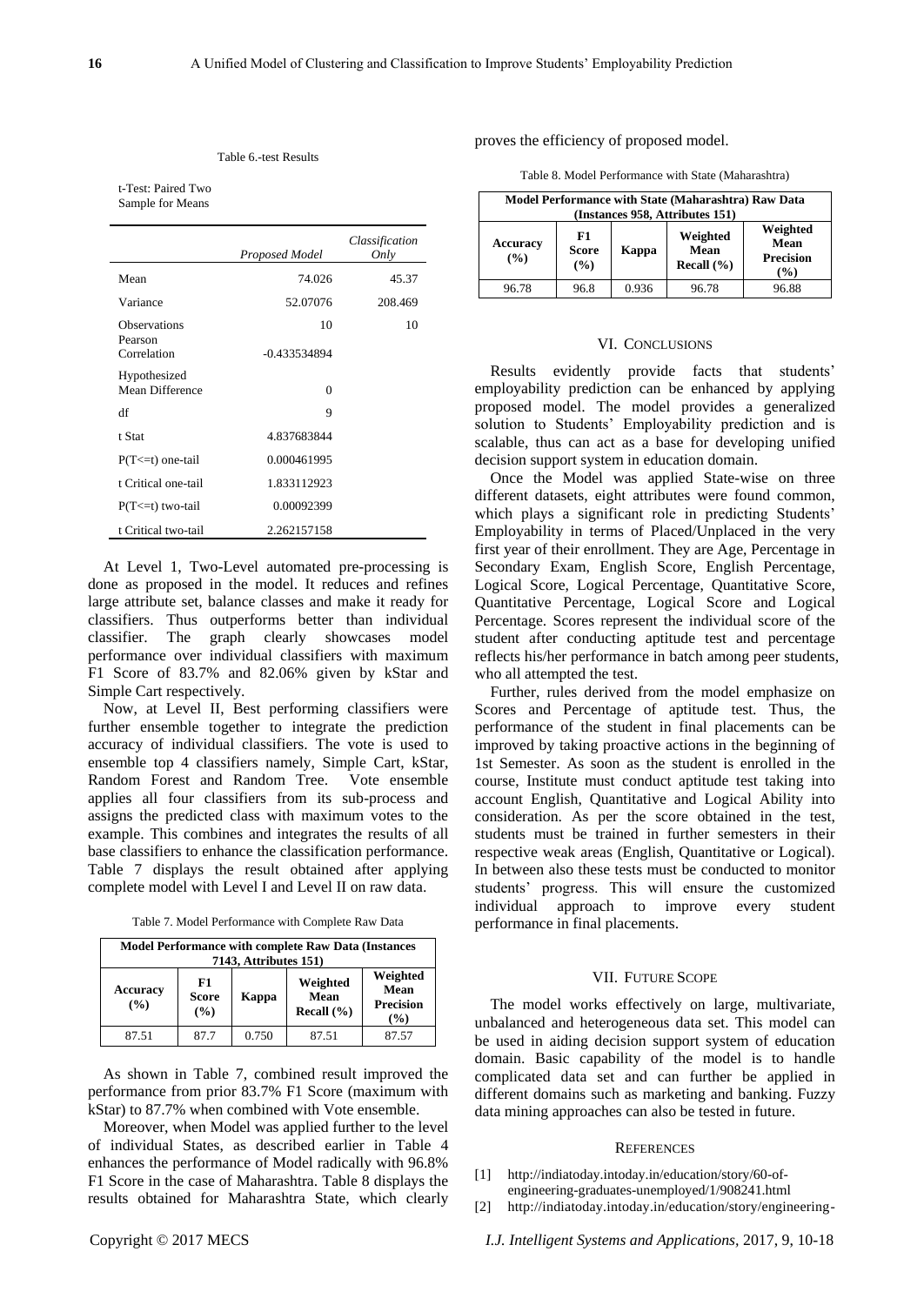employment-problems/1/713827.html

- [3] Thakar, Pooja, and Anil Mehta. "Cluster Model for parsimonious selection of variables and enhancing<br>Students' Employability Prediction." International Students' Employability Prediction." *International Journal of Computer Science and Information Security* 14.12 (2016): 611.
- [4] Mishra, Tripti, Dharminder Kumar, and Sangeeta Gupta. "Students' Employability Prediction Model through Data Mining." *International Journal of Applied Engineering Research* 11.4 (2016): 2275-2282.
- [5] Jantawan, Bangsuk, and Cheng-Fa Tsai. "The Application of Data Mining to Build Classification Model for Predicting Graduate Employment." *International Journal Of Computer Science And Information Security* (2013).
- [6] Hu, Zhengbing, et al. "Possibilistic Fuzzy Clustering for Categorical Data Arrays Based on Frequency Prototypes and Dissimilarity Measures." *International Journal of Intelligent Systems and Applications (IJISA)* 9.5 (2017): 55-61.
- [7] Catal, Cagatay, and Mehmet Nangir. "A sentiment classification model based on multiple classifiers." *Applied Soft Computing* 50 (2017): 135-141.
- [8] Maina, Elizaphan M., Robert O. Oboko, and Peter W. Waiganjo. "Using Machine Learning Techniques to Support Group Formation in an Online Collaborative Learning Environment." *International Journal of Intelligent Systems & Applications* 9.3 (2017).
- [9] Bhanuprakash, C., Y. S. Nijagunarya, and M. A. Jayaram. "Clustering of Faculty by Evaluating their Appraisal Performance by using Feed Forward Neural Network Approach." *International Journal of Intelligent Systems and Applications* 9.3 (2017): 34.
- [10] Chaudhury, Pamela, et al. "Enhancing the capabilities of Student Result Prediction System." *Proceedings of the Second International Conference on Information and Communication Technology for Competitive Strategies.* ACM, 2016.
- [11] Elbadrawy, Asmaa, R. Scott Studham, and George Karypis. "Collaborative multi-regression models for predicting students' performance in course activities." *Proceedings of the Fifth International Conference on Learning Analytics And Knowledge*. ACM, 2015.
- [12] Rogers, Tim, Cassandra Colvin, and Belinda Chiera. "Modest analytics: using the index method to identify students at risk of failure." *Proceedings of the Fourth International Conference on Learning Analytics And Knowledge.* ACM, 2014.
- [13] Sanchez-Santillan, Miguel, et al. "Predicting Students' Performance: Incremental Interaction Classifiers." *Proceedings of the Third (2016) ACM Conference on Learning@ Scale*. ACM, 2016.
- [14] Pandey, Mrinal, and S. Taruna. "Towards the integration of multiple classifier pertaining to the Student's performance prediction." *Perspectives in Science8* (2016): 364-366.
- [15] Alfiani, Ardita Permata, and Febriana Ayu Wulandari. "Mapping Student's Performance Based on Data Mining Approach (A Case Study)." *Agriculture and Agricultural Science Procedia* 3 (2015): 173-177.
- [16] Rahmat, Normala, Yahya Buntat, and Abdul Rahman Ayub. "Determination of Constructs and Dimensions of Employability Skills Based Work Performance Prediction: A Triangular Approach." *International Journal of Economics and Financial Issues* 5.1S (2015).
- [17] Thakar, Pooja, and Anil Mehta. "Role of Secondary Attributes to Boost the Prediction Accuracy of Students'

Employability Via Data Mining." *International Journal of Advanced Computer Science & Applications* 11.6 (2015): 84-90.

- [18] Finch, David J., Leah K. Hamilton, Riley Baldwin, and Mark Zehner. "An exploratory study of factors affecting undergraduate employability." *Education+ Training* 55, no. 7 (2013): 681-704.
- [19] Bakar, Noor Aieda Abu, Aida Mustapha, and Kamariah Md Nasir. "Clustering Analysis for Empowering Skills in Graduate Employability Model." *Australian Journal of Basic and Applied Sciences* 7.14 (2013): 21-28.
- [20] Jamaludin, Nor Azliana Akmal, and Shamsul Sahibuddin. "Pilot Study of Industry Perspective on Requirement Engineering Education: Measurement of Rasch Analysis." *Editorial Preface* 4.8 (2013).
- [21] Piad, Keno C., et al. "Predicting IT employability using data mining techniques." *Digital Information Processing, Data Mining, and Wireless Communications (DIPDMWC), 2016 Third International Conference* on. IEEE, 2016.
- [22] Rashid, Tarik A. "Improvement on Classification Models of Multiple Classes through Effectual Processes." *International Journal of Advanced Computer Science and Applications* (IJACSA) 6.7 (2015).
- [23] Kim, Dae-Won, et al. "Evaluation of the performance of clustering algorithms in kernel-induced feature space." *Pattern Recognition* 38.4 (2005): 607-611.
- [24] Denison, David GT, Bani K. Mallick, and Adrian FM Smith. "A bayesian CART algorithm." *Biometrika* 85.2 (1998): 363-377.
- [25] Tejera Hernández, Dayana C. "An Experimental Study of K\* Algorithm." *International Journal of Information Engineering & Electronic Business* 7.2 (2015).
- [26] Aldous, David. "The continuum random tree II: an overview." *Stochastic analysis* 167 (1991): 23-70.
- [27] Breiman, Leo. "Random forests." *Machine learning* 45.1 (2001): 5-32.
- [28] Witten, Ian H., et al. *Data Mining: Practical machine learning tools and techniques. Morgan Kaufmann*, 2016.
- [29] Chawla, Nitesh V. "Data mining for imbalanced datasets: An overview." *Data mining and knowledge discovery handbook. Springer US*, 2009. 875-886.
- [30] Sokolova, Marina, and Guy Lapalme. "A systematic analysis of performance measures for classification tasks." *Information Processing & Management* 45.4 (2009): 427- 437.
- [31] Whig P, Ahmad SN (2017) Controlling the Output Error for Photo Catalytic Sensor (PCS) Using Fuzzy Logic. *J Earth Sci Clim Change* 8: 394. doi:10.4172/2157- 7617.1000394

### **Authors' Profiles**



**Pooja Thakar** is a research scholar at Banasthali University, Rajasthan, India. She is currently working as an Assistant Professor in Vivekananda Institute of Professional Studies, GGSIPU, Delhi, India. She received her M.Tech. Degree in Information Technology from Guru Gobind Singh Indraprastha University, Delhi. She

has over 10 years of experience in teaching. Her research interests include artificial intelligence, machine learning, and data mining.